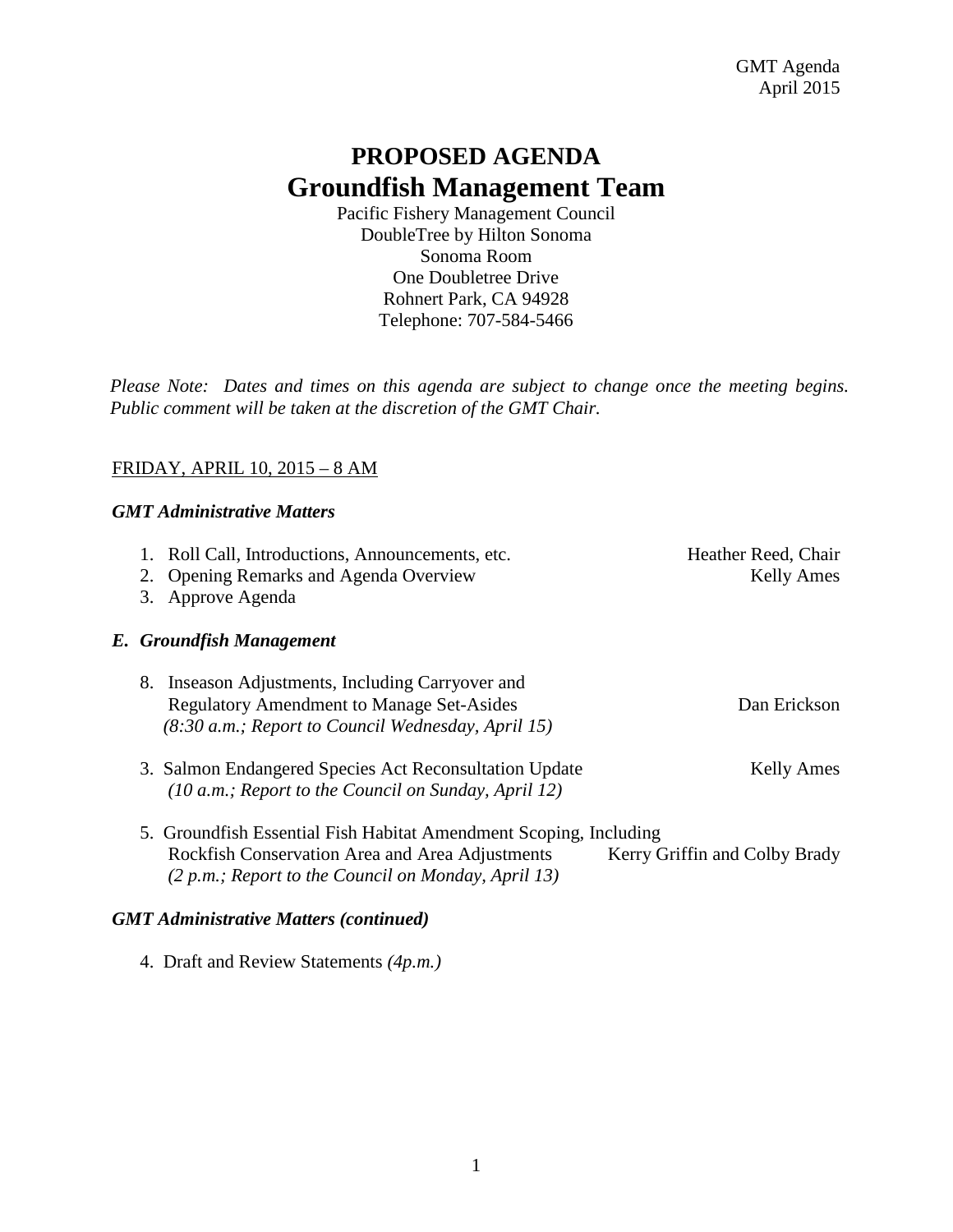## SATURDAY, APRIL 11, 2015 – 8 AM

#### *GMT Administrative Matters (continued)*

5. Draft and Review Statements *(8 a.m.)*

## *E. Groundfish Management*

6. Final Action on Widow Rockfish Reallocation and Divestiture Issues Jim Seger and Colby Brady *(10 a.m.; Report to the Council on Wednesday, April 15)*

## *F. Administrative Matters*

2. Prepare Comments on Proposed Changes to National Standard Guidelines 1, 3, and 7 Wes Patrick *(1 p.m.; Joint Session w/SSC in Salon II; Report to the Council on Monday, April 13)*

## *E. Groundfish Management*

3. Salmon Endangered Species Act Reconsultation Update (Cont.) Frank Lockhart *(2 p.m.; Report to the Council on Sunday, April 12)*

## *GMT Administrative Matters (continued)*

6. Draft and Review Statements *(3:30 p.m.)*

## SUNDAY, APRIL 12, 2015 – 8 AM

#### *GMT Administrative Matters (continued)*

7. Draft and Review Statements *(8 a.m.)*

#### *E. Groundfish Management*

- 5. Groundfish Essential Fish Habitat Amendment Scoping Including Rockfish Conservation Area and Area Adjustments (cont) *(10:30 a.m.; Report to the Council on Monday, April 13)*
- 7. Blackgill and Slope Rockfish Reallocation South of 40°10' N. Latitude John DeVore *(1 p.m.; Report to the Council on Wednesday, April 15)*
- 8. Consideration of Inseason Adjustments, Including Carryover and Regulatory Amendment to Manage Set-Asides John DeVore  *(2:30 p.m.; Report to Council Wednesday, April 15)*
- 8. Consideration of Inseason Adjustments (Cont.) Dan Erickson  *(4:00 p.m.; Joint Session with GAP in Vineyard)*